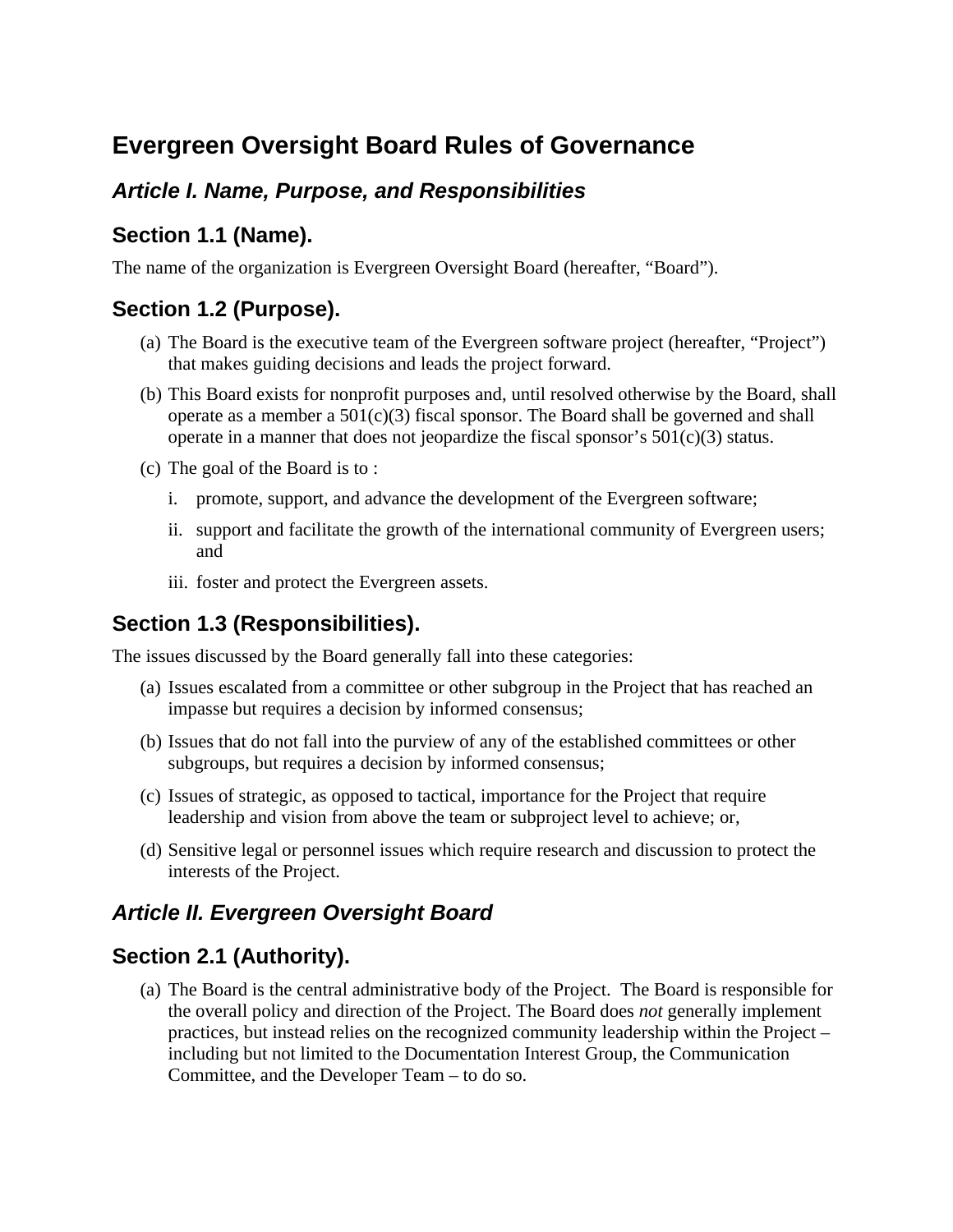### **Section 2.2 (Compensation).**

(a) Board members shall serve without compensation.

# **Section 2.3 (Composition).**

(a) Initially, the Board shall consist of its founding members, named in Appendix A.

### **Section 2.4 (Officers).**

- (a) The Board shall nominate and elect the following officers whose duties shall include, but may not be limited to the following:
	- i. Chairperson The Chairperson shall convene and preside at all membership meetings. However, the Chairperson may appoint another board member to preside at meetings in the following order: (1) the Vice Chairperson; (2) the Secretary; (3) the Treasurer.
	- ii. Vice Chairperson The Vice Chairperson shall, in the event of the absence or inability of the Chairperson to exercise his/her office, become acting Chairperson of the organization with all the rights, privileges and powers as if he/she was the duly elected Chairperson. The Vice Chairperson shall also serve as the chairperson on committees on special subjects as designated by the Board or Chairperson.
	- iii. Secretary The Secretary shall be responsible for keeping records of Board actions, including overseeing the taking of minutes at all Board meetings, sending out Board meeting announcements, distributing copies of minutes and the agenda to each Board member, posting meeting minutes on the Project's website, and assuring that the Board's records are properly maintained.
- (b) Additional duties may be assigned to officers or other board members as determined by the Chairperson. Other officers may be elected as the board deems necessary.
- (c) Board officers may be removed from office by an affirmative majority vote of the Board at any time it is deemed to be in the best interest of the organization. An officer may also resign from his/her elected office. Resignation from the office must be in writing and received by the Secretary or President of the Board. Resignation is effective upon receipt unless a different date is specified in the notice of resignation.
- (d) In the case of absence or the inability of any officer to act, the board may from time to time delegate the powers or duties of such officer to any other officer, or any other person whom it may select, for such period of time as the Board deems necessary.
- (e) In the event an officer resigns or is otherwise removed from his/her office on the board, the vacancy shall be filled by a majority vote of the Board. Neither resignation nor removal from office will affect the member's status as a member of the Board.

# **Section 2.5 (Meetings and Notices).**

(a) Regular meetings of the Foundation Board shall be held at least once per quarter to discuss various topics pertaining to the regular activities of the Project.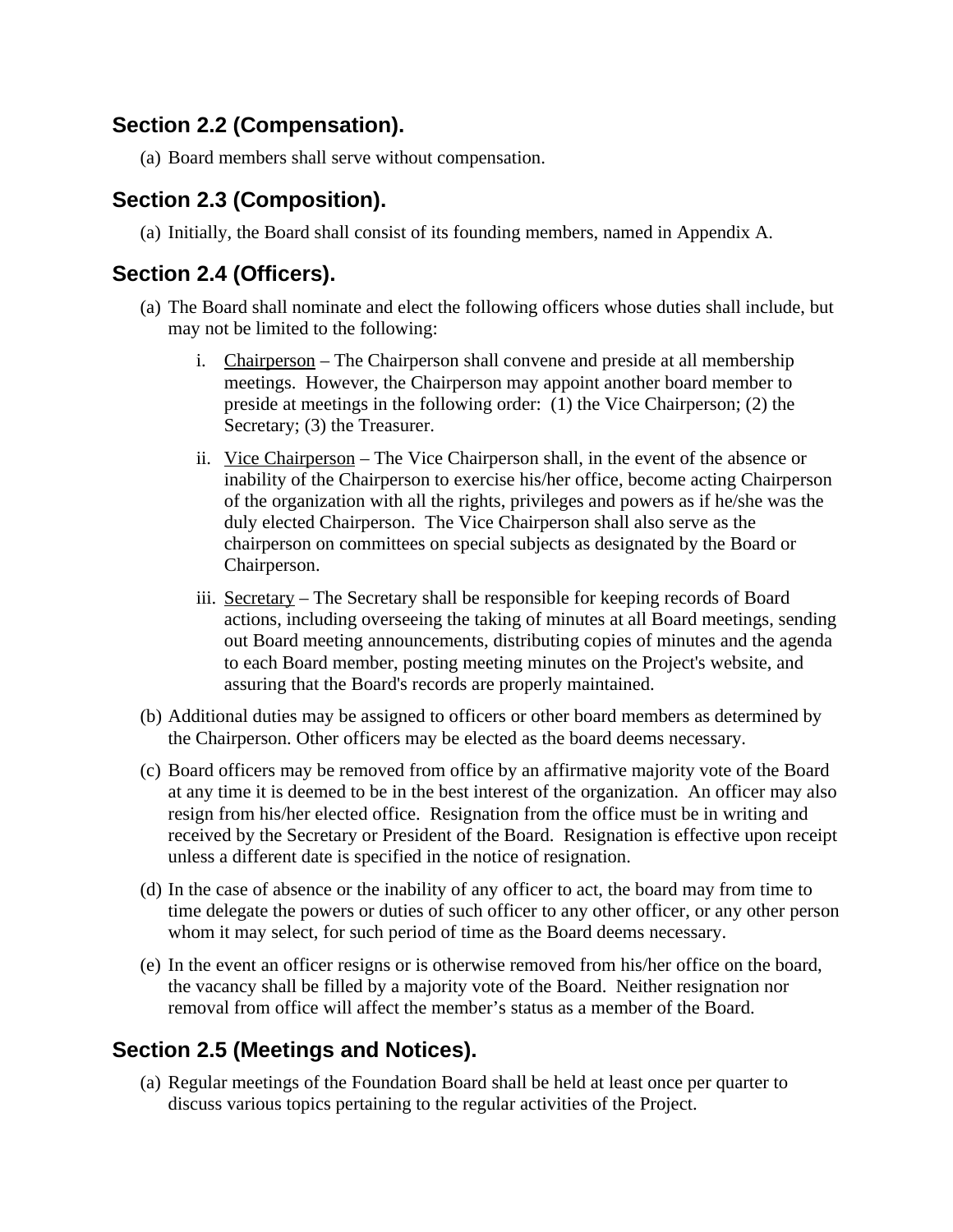- (b) Special meetings of the Board may be called by the Chairperson, the Vice Chairperson, or any three (3) Board members.
- (c) Board members must be provided with notice of a meeting at least thirty-six (36) hours in advance of the meeting. Meeting notices shall be sent via email and each board member must provide the Board Secretary with an email address for the purpose of such notices.
- (d) The meeting minutes of each regular and special meeting shall be posted publicly and promptly on the Project website.

# **Section 2.6 (Quorum and Board Voting).**

A majority of the Board constitutes a quorum for the transaction of business. Each Board member shall have one vote and voting may not be done by proxy. Every act taken or decision made by a majority of the Board members present at a meeting duly held at which a quorum is present shall be the act of the Board, unless the law or these Rules of Governance specifically require a greater number.

### **Section 2.7 (Conflicts of Interest).**

(a) Any Board member who has a financial, personal, or official interest in, or conflict with any matter pending before the board, of such nature that it may prevent that member from acting on the matter in an impartial manner, shall voluntarily refrain from voting on said matter.

#### **Section 2.8 (Removal and Resignation).**

- (a) A member of the Board may be removed from the Board at any time by an affirmative vote of at least two-thirds (2/3) members of the Board. A vote to remove a Board member is effective immediately.
- (b) A Board member may resign from the Board. Resignation from the Board must be in writing and received by the Secretary or President of the board.
- (c) In the event of a vacancy on the board due to removal, resignation, or death, the Board shall appoint a replacement to serve the remainder of the term.
- (d) Within seven (7) days of removal, resignation, or natural expiration of an expired term, the Board member must deliver (at his/her expense) all documents and other property rightfully belonging to the Board in good condition to the Board member's successor, or to a person or place designated by the Board.

### **Section 2.9 (Inspection Rights).**

Each member of the Board shall have the right at any reasonable time to inspect and copy all books, records and documents of every kind that are related to the organization. Such inspection may be made by the Board member, or the Board member's agent or attorney, and the right of inspection includes the right to copy and make extracts. In the event the documents must be mailed or delivered in some manner, the requesting Board member shall be responsible for the delivery costs.